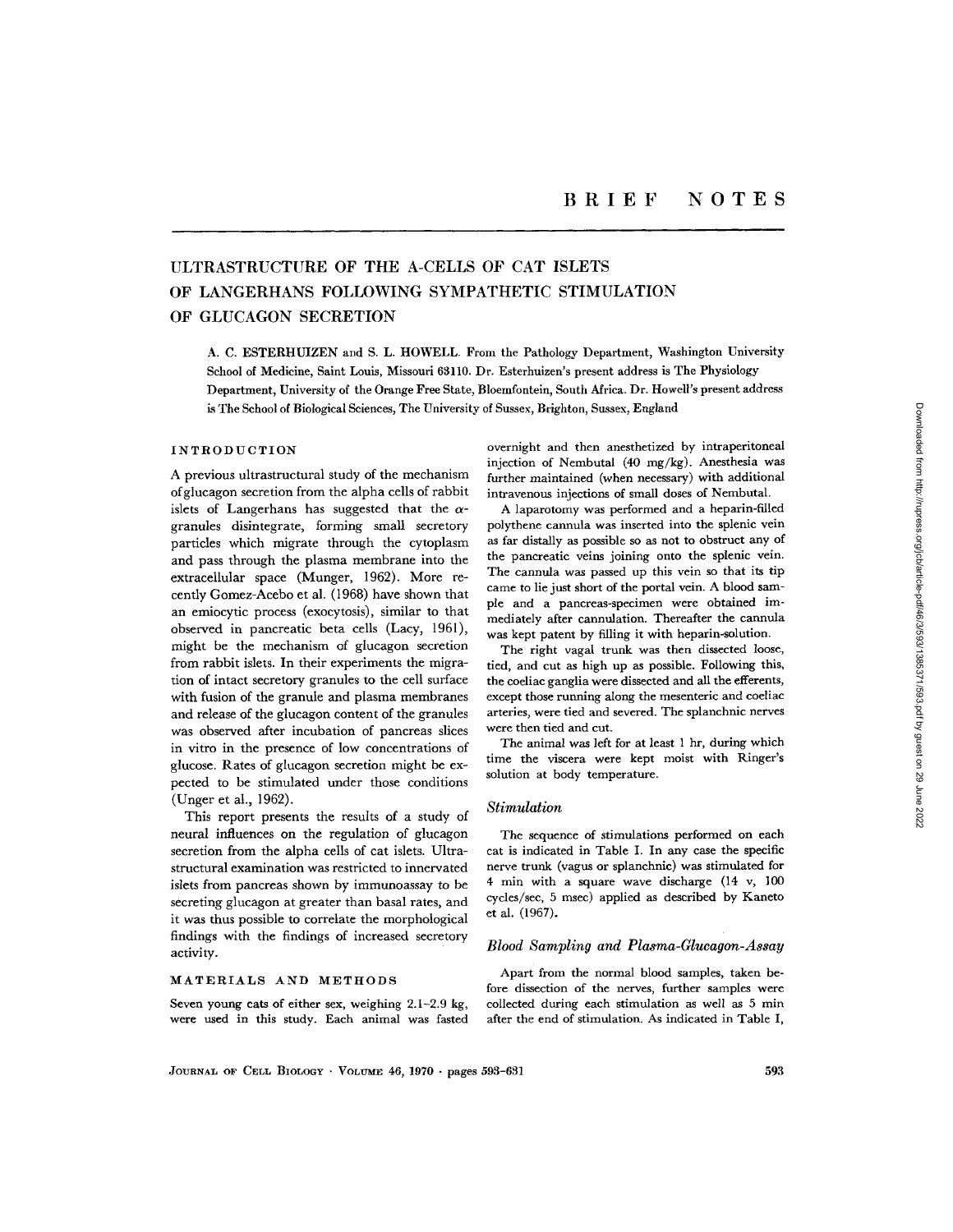|              |                | 1st Vagal<br>stimulation |                                             | ٠<br>1st Sympathetic stimulation |                                    |                                               |                                   | 2nd Vagal stimulation               |                                    |                                             | 2nd Sympathetic<br>stimulation |                                    |
|--------------|----------------|--------------------------|---------------------------------------------|----------------------------------|------------------------------------|-----------------------------------------------|-----------------------------------|-------------------------------------|------------------------------------|---------------------------------------------|--------------------------------|------------------------------------|
|              | Cat No. Normal | During<br>tion           | 5 min<br>after<br>stimula- stimula-<br>tion | During<br>stimulation            | 5 min<br>after<br>stimula-<br>tion | $10 \text{ min}$<br>after<br>stimula-<br>tion | $20 \text{ min}$<br>after<br>tion | During<br>stimula- stimula-<br>tion | 5 min<br>after<br>stimula-<br>tion | 10 min<br>after<br>stimula-stimula-<br>tion | During<br>tion                 | 5 min<br>after<br>stimula-<br>tion |
| 3            | 1.4 A          | 1.8                      | 1.0 B                                       | 2.0                              | $3.6\text{ C}$                     | 2.6                                           |                                   |                                     |                                    |                                             | 3.5                            | 3.5 D                              |
| 6            | 1.8A           | 2.0                      | 1.2 B                                       | 1.6                              | 1.7 <sub>C</sub>                   |                                               |                                   | 1.2                                 | 1.3 <sub>D</sub>                   | 1.2                                         |                                |                                    |
| 7            | 2.0A           | 1.9                      | 1.6                                         | 2.0                              | 1.9                                | 2.2                                           | 2.0                               | 1.9                                 | 2.1                                |                                             |                                |                                    |
| 8            | 2.3A           | 2.4                      | 2.1                                         | 2.0                              | 2.8                                | 2.5                                           | 2.3                               |                                     |                                    |                                             |                                |                                    |
| 9            | 1.1A           |                          |                                             | 0.8 B                            | 3.7                                | 2.6 C                                         |                                   | 1.6                                 |                                    |                                             | 2.0                            | $2.2\text{ D}$                     |
| $10^{\circ}$ | 1.5A           |                          |                                             | 1.8                              | 2.5 B                              | 2.3                                           |                                   |                                     | 12 C                               |                                             |                                |                                    |
| 11           | 2.0 A          |                          |                                             |                                  | 2.4 B                              |                                               |                                   | 2.0                                 | $2.1\text{ C}$                     | 1.6                                         | 2.1                            | 2.7 <sub>D</sub>                   |
| Mean         | 1.7            | 2.0                      | 1.5                                         | 1.7                              | 2.7                                | 2.4                                           | 2.2                               | 1.7                                 | 1.7                                | 1.4                                         | 2.5                            | 2.8                                |

TABLE I Effect of Vagal and Sympathetic Stimulation on Plasma Glucagon Levels\*

\* Results are given as mµg equivalents of beef-pork glucagon per ml.

A, B, C and D indicate times at which pancreas specimens were obtained from each animal .

blood samples were in some cases also obtained at 10 min. and 20 min after stimulation.

Samples were immediately cooled in an ice bath, centrifuged below 4 °C, and the plasma was deep frozen.

# Glucagon Assay

Plasma glucagon levels were estimated by means of an immunoassay method in which free and antibodybound glucagon were separated by precipitation of the glucagon-antibody complex with  $66\%$  ethanol. Glucagon antisera were prepared in rabbits by the polyvinyl pyrrolidone method of Assan et al. (1965). Beef-pork glucagon for injection, for immunoassay standards, and for iodination by the method of Greenwood, Hunter and Glover (1963), was kindly provided by Dr. Walter Shaw, Eli Lilly & Co., Indianapolis, Ind.

A control plasma sample was included in each assay to provide an index of the reproducibility of the method from day to day. In eitht assays performed in connection with these experiments, the mean value obtained for this sample of plasma was 2.1 m $\mu$ g/ml, with a standard deviation of 0.15  $m\mu g/ml$ .

#### Electron Microscopy

Pancreas specimens were obtained at the times indicated in Table I. All specimens were fixed in cold glutaraldehyde and "stained" for acetylcholinesterase according to the method of Lewis and Shute (1966) . As a specific inhibitor of pseudocholinesterase, ethopropazine<sup>1</sup> in a concentration of  $2 \times 10^{-4}$  M

was added to the incubating medium. Specimens were postfixed in osmium tetroxide and embedded in Dow epoxy resin (Lockwood, 1964). Fine sections were stained with lead citrate (Reynolds, 1963) and examined in a Siemens Elmiskop IA electron microscope.

Only islets showing acetylcholinesterase-positive (vagal) as well as acetylcholinesterase-negative (sympathetic) innervation were studied. This procedure was adopted in view of the opinion that only a certain percentage of islets are normally innervated (Henderson, personal communication) .

# RESULTS

The results concerning the effect of vagal and sympathetic stimulation on pancreatic venous plasma glucagon levels are presented in Table I. From this, it is clear that vagal stimulation does not have any appreciable effect on the release of glucagon . However, in five of the seven animals sympathetic stimulation resulted in a marked elevation of glucagon levels, during the 20 min period following stimulation. Thus, a mean level in the seven animals of 2.7 m $\mu$ g/ml was reached 5 min after stimulation, compared with a control level of 1.5 m $\mu$ g/ml (Table I). The electron microscopic study was therefore directed towards innervated A-cells in pancreatic specimens obtained from these five cats.

## Morphological Findings

In many of the A-cells, after sympathetic stimulation, a distinct polarization of the granules to the capillary end of the cell was observed. Thus

<sup>&</sup>lt;sup>1</sup> Kindly supplied by Warner-Lambert Research Institute, Morris Plains, N. J.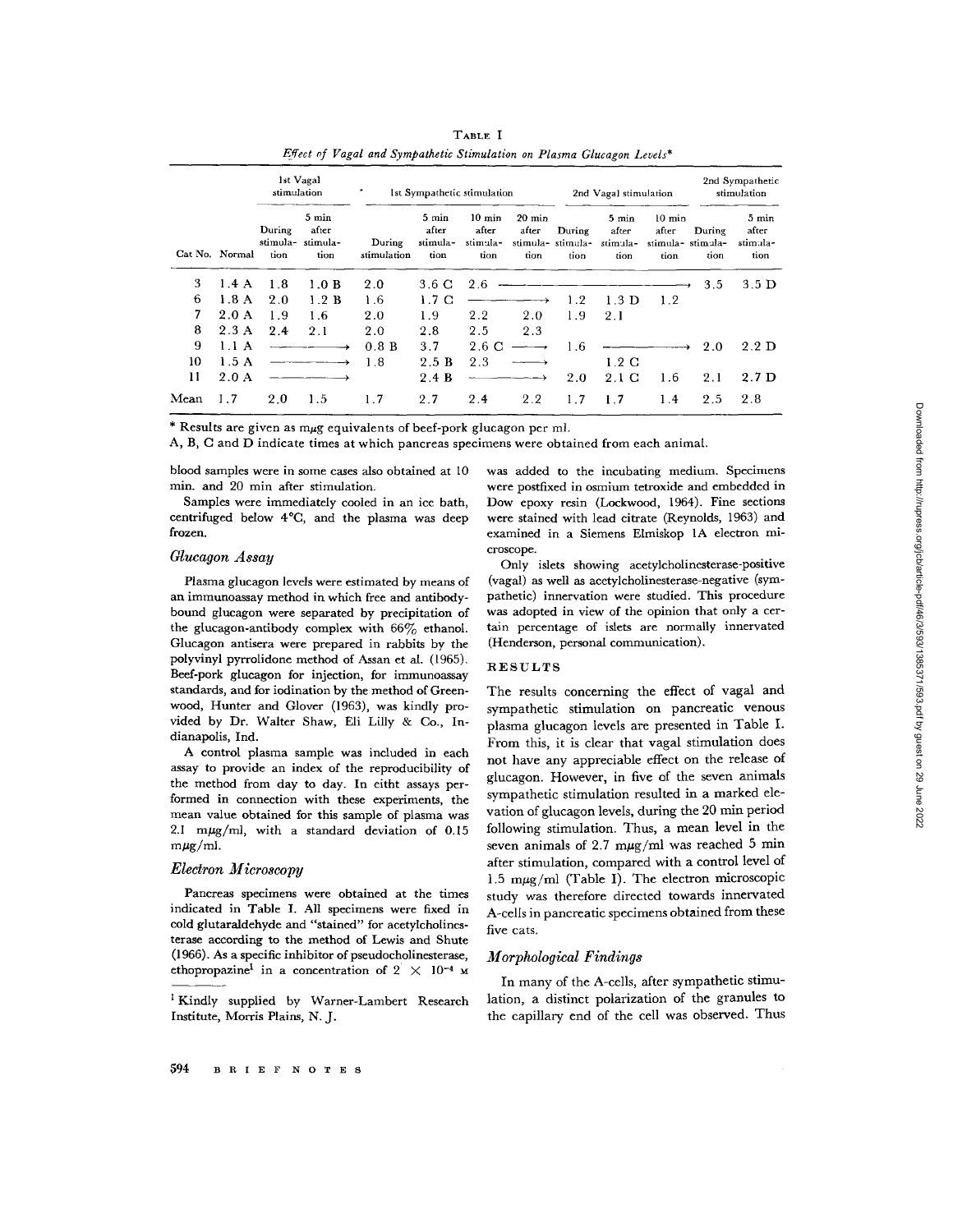

FIGURE 1 A-cells immediately after 4 min sympathetic stimulation (Specimen 9,B.) B, B-cell. C. Capillary. G, Goli region. GR, granular endoplasmic reticulum. L, lysosome. Linear arrangement of granules (arrows).  $\times$  15,000.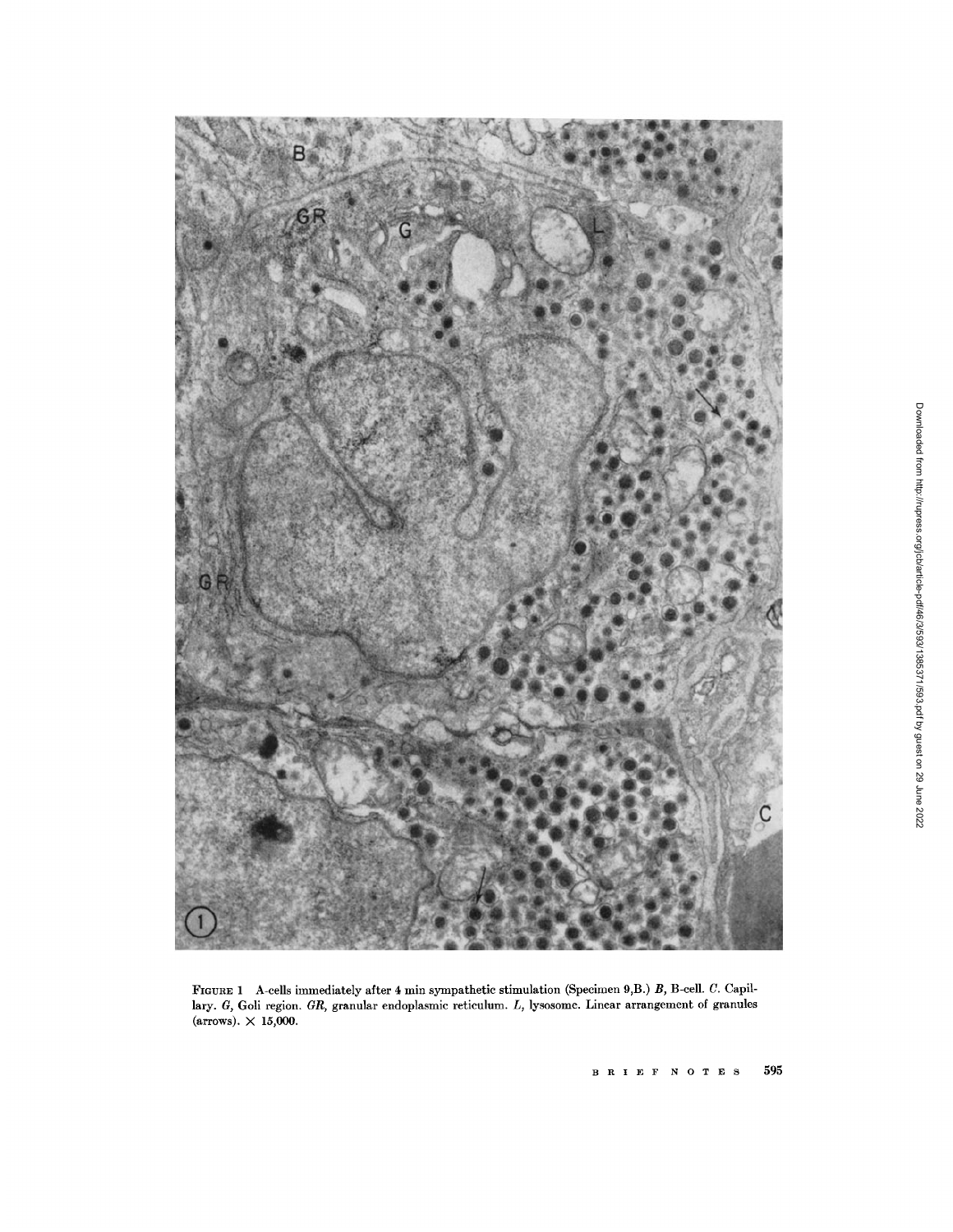

FIGURE 2 A-cell from specimen 9,B . Linear arrangement of granules (stippled lines) . Close contact of granule membranes (small arrows). Fusion of granule membranes (large arrows).  $\times$  42,000.

FIGURE 3 A-cell from specimen 9,B . Three granules with their membranes fused . Arrow points to microtubule (or fibril) between two granules.  $\times$  60,000.

FIGURE 4 Another example of a fibrous connection (arrow) between two granules (Specimen S,C)  $\times$  80,000.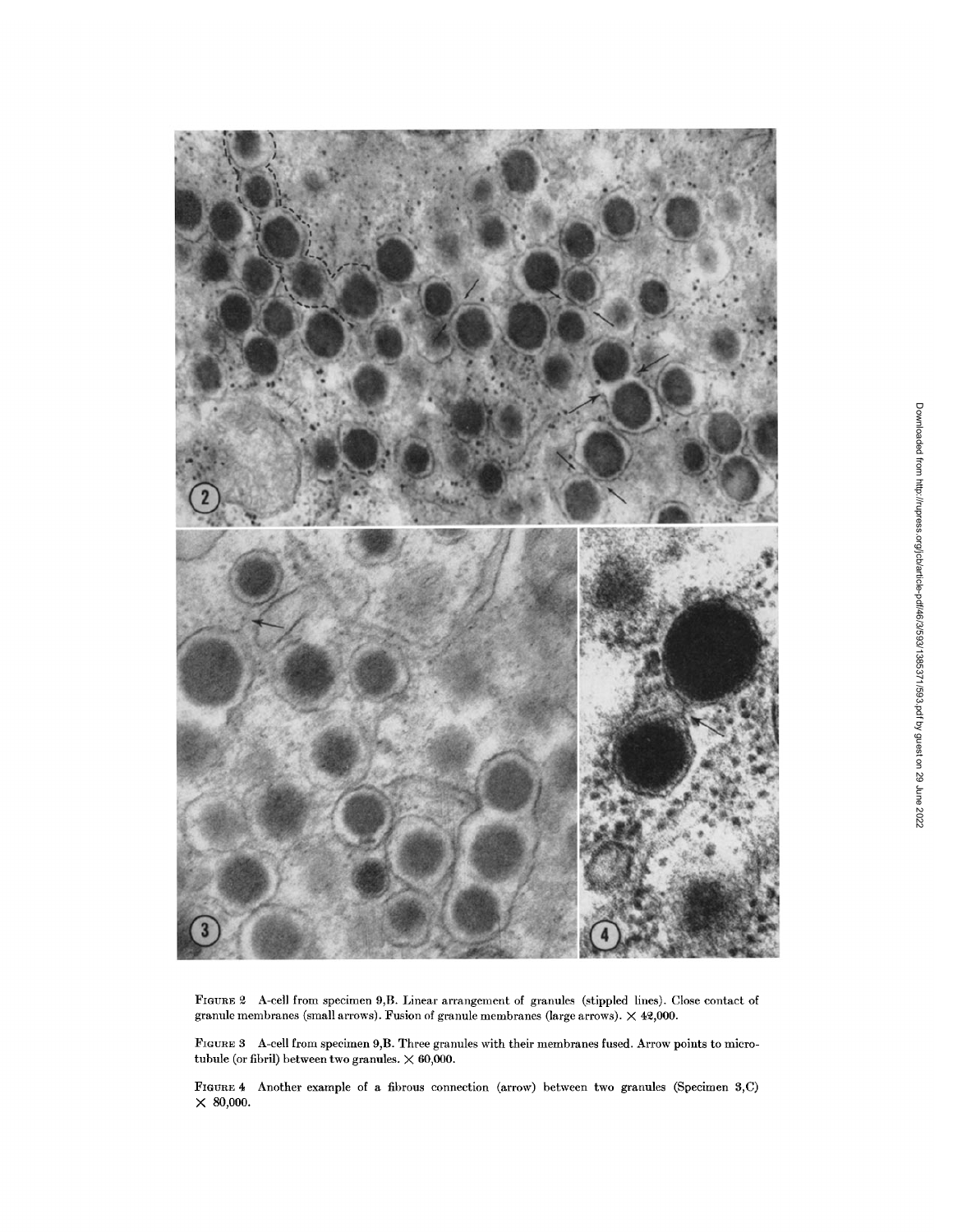

FIGURE 5 Exocytosis of A-granule (Specimen 3,D). Pm, plasma membrane. B, pericapillary space.  $\times$  80,000.

FIGURE 6 Two members from a granule chain (Specimen 3,D) . The contents of the one nearest the plasma membrane shows almost complete fragmentation or dissolution.  $P_m$ , plasma membrane partially obscured by reaction product diffused from nearby acetylcholinesterase-positive nerve terminal area .  $\times$  140,000.

the basal parts of the cells in Fig. 1 are practically devoid of granules, with a few granules being still present in the Golgi-region of the central cell.

Groups of several secretory granules showed a linear arrangement or chain formation. The membranes of adjacent granules were either in close contact (Figs. 1 and 2) or actually fused (Figs. 2 and 3). In single sections we have seen up to three granules enclosed in a common membrane . Careful study of serial sections, however, enabled us to count as many as nine granules with their membranes fused to one another.

In Figs. 3 and 4 are depicted what look like fibrous connections between the granules. They resemble the microtubules or fibres described by Lacy et al. (1968) between the granule membrane and the cell membrane of B-cells .

A few A-cells showed exocytosis of entire granules (Fig. 5). It should be noted that this phenomenon was always accompanied by fragmentation or partial dissolution of the granule content. Fragmentation or partial dissolution was also seen in granules prior to their release, especially in some of the members of granule chains  $(Fig. 6)$ .

## DISCUSSION

The estimation of glucagon concentrations in plasma by immunoassay is complicated by the presence, in plasma as well as in the gastrointestinal tract, of a material which cross reacts with glucagon antisera, but which is not chemically identical to glucagon (Unger and Eisentraut, 1968) . Thus, only "glucagon-like immuno-reactivity" can be measured in sera . However, a large proportion of the immunoassayable material present in splenic venous plasma might be expected to be glucagon secreted by the pancreatic alpha cells, and minimal interference by cross-reacting substances from the gut has been assumed in these experiments . We therefore feel justified to correlate the morphological findings with an increase in glucagon release by the A-cells.

On the basis of our morphological findings, we present the following hypothesis for a mode of release of glucagon: (a) polarization of the secretory granules to the capillary end of the cell;  $(b)$  linear arrangement of group of granules;  $(c)$  fusion of granule membranes, thereby forming a system of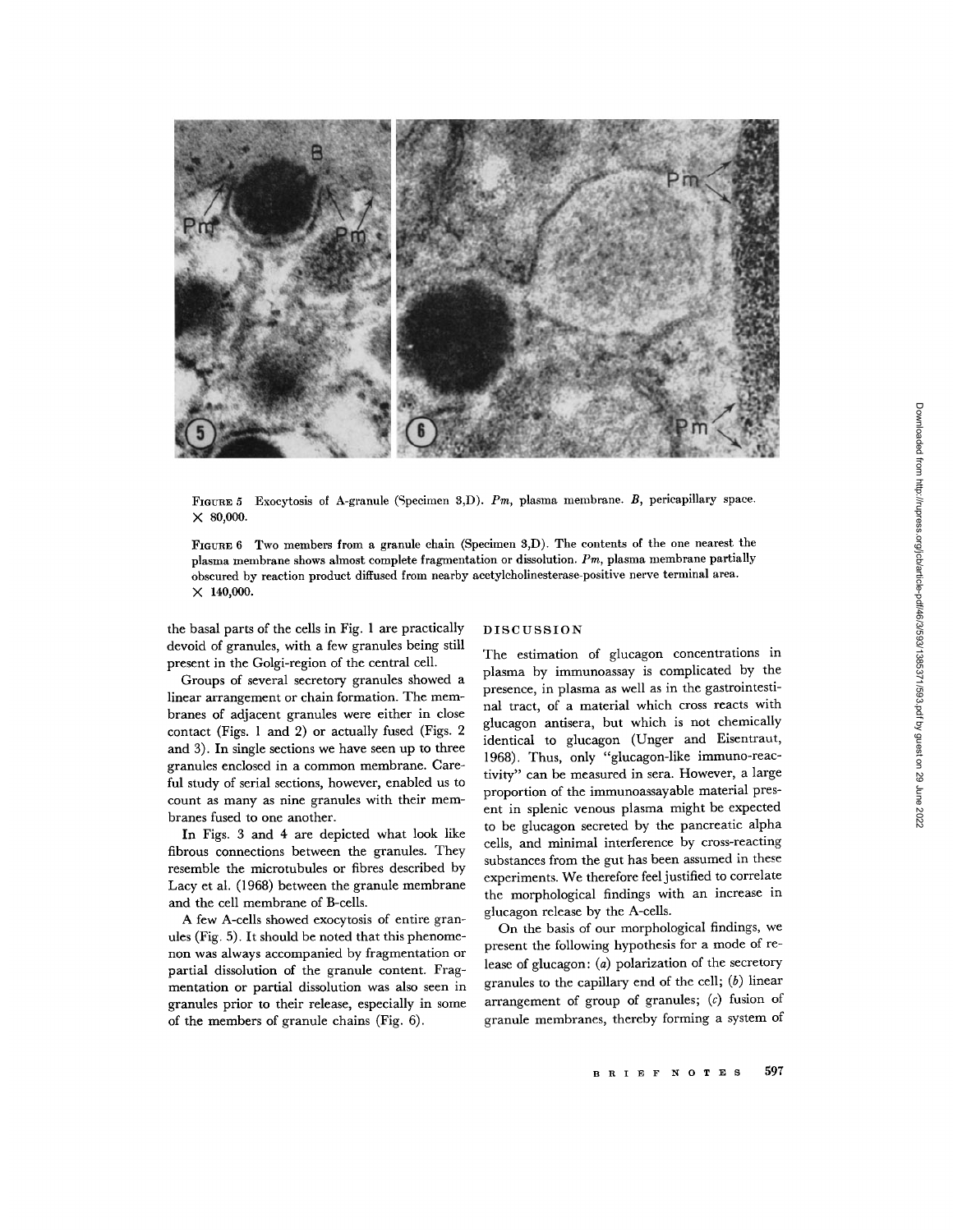intracytoplasmic tubules, (d) partial disintegration of the granule content into smaller particles (microgranules); (e) fusion of membranes of granules, that come to lie at the periphery of the cell, with the cell membrane; and  $(f)$  release of the entire granule or of microgranules originating in the individual members of the granule chains.

The mechanism for the polarization and linear arrangement of secretory granules should probably be looked for in the microtubules or fibers seen between the membranes of adjacent granules . These structures might have a contractile ability, thereby drawing granules towards each other and towards the cell membrane as suggested by Lacy et al. (1968) in their work on the release of Bgranules . Fusion of granules into chains prior to secretion has previously been reported to occur in exocrine pancreas (Ichikawa, 1965) and in the rat parotid (Amsterdam, Chad, and Schramm, 1969) .

Concerning the supposed disintegration or partial dissolution of the granule contents, it must be pointed out that Munger (1962) has described the formation of secretory particles (microgranules) and their passage through the cytoplasm and cell membrane of the A-cell, the perivascular space, and the endothelial cells of blood capillaries. Increased release of glucagon was obtained by Synthalin A administration; this agent is known to be toxic, causing hydropic degeneration in the A-cells of rabbits after a single subcutaneous injection (Bencosme et al., 1957). In the present study, we have seen secretory particles on the inside of granule membranes, but it was impossible to identify free-floating glucagon particles in the cytoplasm.

Exocytosis has convincingly been demonstrated in rabbit A-cells by Gomez-Acebo et al. (1968) during physiological stimulation of glucagon secretion by low concentrations of glucose. We suggest that exocytosis following the formation of granule chains also provides the ultimate mode of glucagon secretion in response to sympathetic stimulation of A-cells in the cat.

#### SUMMARY

Electrical stimulation of the sympathetic innervation of the anesthetized cat pancreas resulted, in five of seven animals, in marked elevations of the pancreatic venous glucagon concentrations . The ultrastructure of the alpha cells of innervated islets of Langerhans of these animals was therefore examined in order to establish morphological changes which might correlate with this increased secretory activity.

The main observations included a polarization of the secretory granules to the vascular pole of the cell, formation of granules into chains, and fusion of the granule membranes both within the chains and with the plasma membrane. The contents of the granules could then diffuse along the intracellular tubules formed in this way into the extracellular space ; the possible relevance of these findings to the secretory process is discussed .

We wish to thank Dr. Paul Lacy and Dr. Marie Greider for valuable advice and for laboratory facilities.

This project was supported under National Institutes of Health grant 01226. Dr. Esterhuizen acknowledges overseas research grants from the South African C.S.I.R. and the Ernest Oppenheimer Memorial Trust. Dr. Howell is grateful to Eli Lilly & Co . and the Wellcome Research Travel Fund for grants-in-aid. Statistes of Health grant of 1926. Dr. Exterluiten and CS.IR. and the Ernest Opperation of Hiran CS. LI. and the Wellcome Research Travel Fund<br>beimer Memorial Trust. Dr. Howell is grateful to Eli<br>Lilly & Co. and the Wellc

Received for publication 19 December 1969, and in revised form 19 February 1970.

## REFERENCES

- AMSTERDAM, A., I. OHAD, and M. SCHRAMM. 1969. Dynamic changes in the ultrastructure of the acinar cell of the parotid gland during the secretory cycle J. Cell Biol. 41:753.
- ASSAN, R., G. ROSSELIN, J. DROUET, and G. TCHO-BROUTSKY. 1965. Glucagon antibodies. Lancet. 2:590.
- BENCOSME, S. A., S. MARIZ, and J. FREI. 1957. Further studies on the relationship of glucagon to the alpha cell of the pancreas. Can. J. Biochem. Physiol. 35:1197.
- GOMEZ-ACEBO, J., R. PARRILLA, and J. L. R. CANDELA. 1968 . Fine structure of the A and D cells of the rabbit endocrine pancreas in vivo and incubated in vitro. J. Cell Biol. 36:33.
- GREENWOOD, F. C., W. M. HUNTER, and J. S. GLOVER. 1963. The preparation of I<sup>131</sup> labelled human growth hormone of high specific radioactivity. Biochem. J. 89:114.
- ICHIKAWA, A. 1965. Fine structural changes in response to hormonal stimulation of perfused canine pancreas. J. Cell Biol. 24:369.
- KANETO, A., K. KOSAKA, and K. NAKAO. 1967. Effects of stimulation of the vagus nerve on insulin secretion. Endocrinology. 80:530.
- LACY, P. E. 1961. Electron microscopy of beta cells of pancreas. Amer. J. Med. 31:851.
-